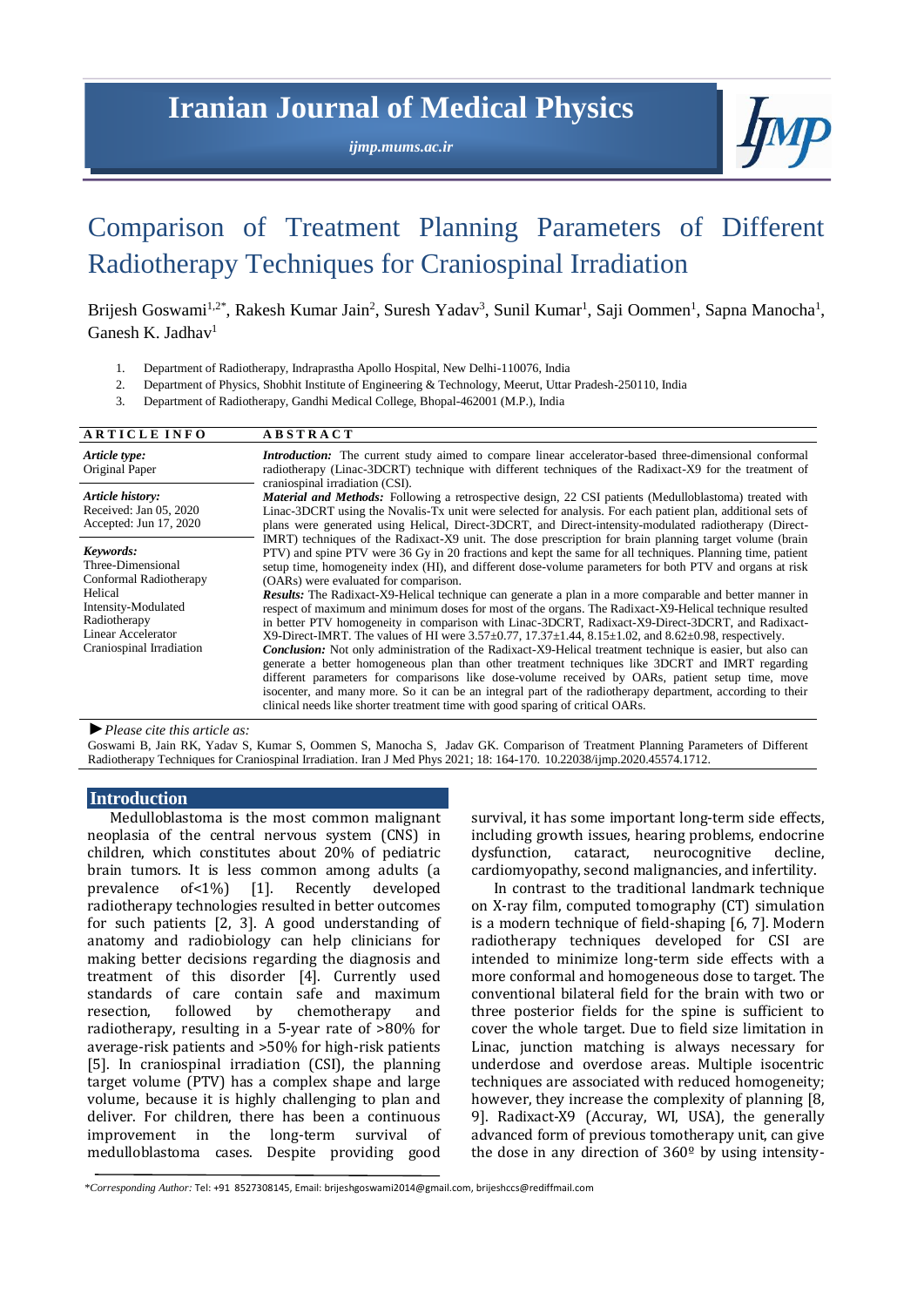

modulated radiotherapy (IMRT) technique [10, 11]. In Radixact-X9, it does not require field matching; hence, we can treat a long target without compromising homogeneity. As a result of its distinctive property, it's widely using for treating CSI-related. There is a different treatment option in the Radixact-X9 unit, such as helical mode and direct mode. The latter comprises of using multiple pre-defined fixed beam angles for planning [12-14], which is further divided into Direct-intensity-modulated radiotherapy (Direct-IMRT) and Direct-three-dimensional conformal radiotherapy (Direct-3DCRT). In Radixact-X9-Helical and Radixact-X9-IMRT techniques, users can use multi-leaf collimators (MLCs) to generate fluency. For these types of techniques, different constraints can be applied to various organs at risk (OARs) at the same time. However, for Linac-3DCRT and Radixact-X9- 3DCRT, users can deliver the required dose to target without any constraint to different OARs. The current study aimed to compare the different treatment planning parameters in treating CSI, using the Linacbased 3DCRT technique and by different types of planning modalities of the Radixact-X9 unit.

#### **Materials and Methods**

Following a retrospective design, 22 CSI patients (Medulloblastoma) treated with Linac-based 3DCRT techniques at the Novalis-Tx unit were investigated in the present study. For each patient plan, additional sets of plans were generated using Helical, Direct-3DCRT, and Direct-IMRT techniques of the Radixact-X9 unit. For each patient, a total of four plans were generated, which yielded 88 treatment plans. All 22 patients underwent CT simulation (Siemens Biograph) in the supine position with proper and stable immobilization. A prescription dose of 36 Gy in 20 fractions was applied for all patients. The same dose prescription was used for plans developed for all techniques [15]. We used the same PTV and OARs, contoured on Eclipse version 13 (Varian, Palo Alto, CA, USA) treatment planning

system (TPS) for Novalis-Tx and Radixact-X9 unit. For the planning purpose of all modalities at Radixact-X9, we used Precision version 2.0.0.1 TPS. All contouring procedures for both PTV and OARs were performed by a well-trained single radiation oncologist. The contours included brain PTV, spine PTV, brainstem, chiasm, optic nerves, eyes, parotids, larynx, lungs, breasts, heart, kidneys, liver, esophagus, bowel, and mandible. For planning purposes, PTV was divided into two separate parts, the brain (Intracranial contents) and spine cord (Inferiorly to C1 vertebrae). All 10 patients were contoured once and planned again as per the standard protocol of Radiation Therapy Oncology Group (RTOG), Task Group (TG), and Quantitative Analyses of Normal Tissue Effects in the Clinic (QUANTEC) guidelines. For medulloblastoma patients, approximately 15-20% of recurrences occurred at the cribriform plate due to excessive shielding to protect ocular structures [16, 17]. Based on what was mentioned above, for achieving ample target coverage in the cribriform plate between eyes, the ocular structure received an unnecessary dose from the bilateral cranial field. Here, MLCs were used for providing structural shielding in order to overcome this problem.

#### *Linac-3DCRT technique plan*

To generate a 3DCRT plan at the Novalis-Tx unit, we used the bilateral half beam block technique to match the divergence of the direct posterior spine field, as shown in Figure 1(A). We used MLCs to shape brain PTV and spine PTV for decreasing the excessive dose to the OARs [18]. Due to the larger length of spine PTV, multiple posterior beams with a collimator and couch rotation were used, such that there was no overlap between junctions. Afterward, all junctions were shifted by 3 cm on each alternate cycle for the feathering of the dose. The dose was normalized at different reference points for whole PTV, like the upper, middle, and lower reference points, according to their field arrangement  $(Figure 1(A)).$ 



Figure 1. Illustration of craniospinal irradiation of a reference patient in sagittal view using (A) Linear accelerator-based three-dimensional conformal radiotherapy technique (B) Radixact-X9 based three-dimensional conformal radiotherapy technique (C) Radixact-X9 based direct intensity-modulated radiotherapy technique (D) Radixact-X9 based helical technique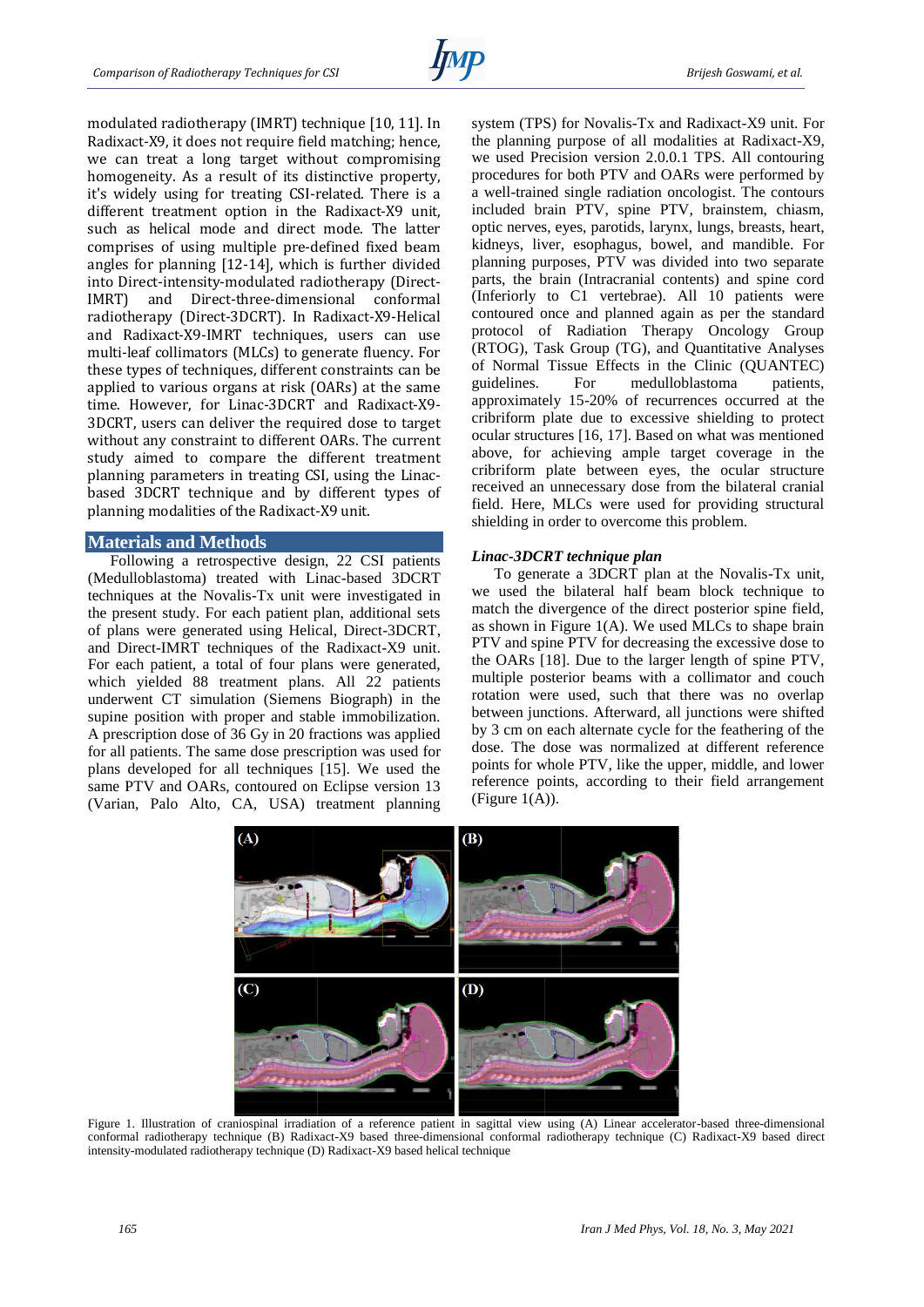The upper reference point was used for bilateral half beam block arrangement, the middle reference point was used for middle half beam block arrangement, and the lower reference point was used for lower field arrangement.

## *Helical, Direct-3DCRT, and Direct-IMRT techniques plans of Radixact-X9 unit*

For all Radixact-X9 plans, field width and pitch were set at 2.5 cm and 0.430, respectively. A dose calculation was performed only at high resolution. Initially, a modulation factor was set at 2.0 and it was increased systematically up to 3.5, as per a requirement of the plan. In order to reduce excessive doses to OARs, different blocks were added. For Helical and Direct-IMRT techniques, after every 50 iteration, planning parameters were changing manually, as per as need of the plan based on the target and OARs doses. A similar direct-3DCRT planning approach was used for the Linac-3DCRT technique, but the only difference was in the Direct-3DCRT. It worth noting that there should be no concern about isocenter placement and beam matching, which is a key factor in Radixact-X9 techniques.

#### *Treatment planning parameter for comparison*

For all techniques, different dose-volume parameters were evaluated from cumulative dose-volume histograms (cDVH) for both PTV and OARs. Here, in order to evaluate the plans, we considered several treatment parameters for comparison. The parameters included planning time, patient setup time, move isocenter time, beam on time, OARs maximum dose  $(D_{\text{max}})$ , OARs mean dose  $(D_{\text{mean}})$ , homogeneity index (HI), and different dose-volume parameters (Obtained from cumulative dose-volume histograms) like the

volume of OARs receiving 5 Gy, 15 Gy and 25 Gy  $(V_{5Gy}, V_{15Gy}, V_{25Gy}).$ 

Beam-on time for Linac-3DCRT was calculated at the dose rate of 600 MU/min.

HI was calculated using the following formula:  $HI = (D_{2\%} - D_{98\%})$  /  $D_{RX} \times 100\%$ 

Where

 $D_{2\%}$  and  $D_{98\%}$  are doses of PTV volume and  $D_{RX}$  is prescription dose to PTV volume. The lower value of HI presented better results in form of homogeneity.

#### *Statistical tools*

One-Way ANOVA test was applied for testing the significance level. Analyses were performed using SPSS version 20 (SPSS Inc., Chicago, IL, USA). Statistical significance was considered when  $p$ -value $< 0.05$ .

#### **Results**

The craniospinal irradiation of a reference patient in a sagittal view using Linac-based 3DCRT, Radixact-X9- Direct-3DCRT, Radixact-X9-Direct-IMRT, and Radixact-X9-Helical techniques, are shown in Figures 1 (A), (B), (C), and (D), respectively. For Radixact-X9 unit-based plans the dose distribution was more homogeneous compared to the Linac-based plan. Linacbased plans produced overdose or underdose at junction despite feathering. Radiaxact-X9 plans had lesser  $D_{mean}$ for most of the OARs. The OARs constraints met their tolerance criteria in all Radixact-X9 based treatment plans and Linac-based treatment plans also. The statistical results regarding the dose-volume details are provided in Tables 1, 2, and 3; in addition, their graphical representation is provided in Figures 2, 3, and 4.

Table 1. Comparison of volumes receiving over 5 Gy ( $V_{5Gy}$ ) for various organs at risk using different treatment techniques

|                     | $V_{5Gv}$ (Mean $\pm$ S.D) |                         |                              |                                    | $P$ value     |
|---------------------|----------------------------|-------------------------|------------------------------|------------------------------------|---------------|
| <b>OARs</b>         | Linac-3DCRT                | Radixact-X9-<br>Helical | Radixact-X9-Direct-<br>3DCRT | Radixact-X9-Direct-<br><b>IMRT</b> | (Anova test)  |
| <b>Brainstem</b>    | $100 \pm 0.0$              | $100 \pm 0.0$           | $100 \pm 0.0$                | $100 \pm 0.0$                      | P > 0.05      |
| Chiasm              | $100 \pm 0.0$              | $100 \pm 0.0$           | $100 \pm 0.0$                | $100 \pm 0.0$                      | $P \geq 0.05$ |
| <b>Optic Nerves</b> | $100 \pm 0.0$              | $100 \pm 0.0$           | $100 \pm 0.0$                | $100 \pm 0.0$                      | P > 0.05      |
| Eyes                | $90.46 \pm 2.19$           | $70.55 \pm 1.99$        | $79.82 \pm 1.84$             | $70.36 \pm 2.15$                   | P < 0.05      |
| Parotids            | $95.0 \pm 1.72$            | $96.77 \pm 1.38$        | $92.05 \pm 2.49$             | $84.91 \pm 1.69$                   | P < 0.05      |
| Larynx              | $96.18 \pm 1.37$           | $84.95 \pm 2.10$        | $90.55 \pm 2.11$             | $90.68 \pm 1.84$                   | P < 0.05      |
| Lungs               | $40.27 \pm 1.93$           | $75.27 \pm 1.42$        | $8.95 \pm 2.24$              | $8.14 \pm 1.86$                    | P < 0.05      |
| <b>Breasts</b>      | $8.50 \pm 1.50$            | $47.91 \pm 7.57$        | $0.0 \pm 0.0$                | $0.0 \pm 0.0$                      | P < 0.05      |
| Heart               | $90.36 \pm 1.81$           | $27.50 \pm 1.68$        | $56.95 \pm 1.43$             | $52.23 \pm 2.25$                   | P < 0.05      |
| Kidneys             | $40.86 \pm 2.08$           | $25.82 \pm 1.68$        | $5.73 \pm 1.35$              | $4.95 \pm 1.17$                    | P < 0.05      |
| Liver               | $47.36 \pm 7.46$           | $70.45 \pm 1.92$        | $29.77 \pm 2.09$             | $26.18 \pm 1.50$                   | P < 0.05      |
| Oesophagus          | $100 \pm 00$               | $94.95 \pm 1.59$        | $96.14 \pm 1.36$             | $92.23 \pm 2.41$                   | P < 0.05      |
| Bowel               | $55.41 \pm 1.85$           | $80.41 \pm 1.84$        | $40.27 \pm 2.39$             | $39.68 \pm 1.91$                   | P < 0.05      |
| Mandible            | $80.14 \pm 1.73$           | $84.86 \pm 1.64$        | $40.91 \pm 2.20$             | $25.68 \pm 1.94$                   | P < 0.05      |

Note: OARs: Organs at risk; V<sub>5Gy</sub>: Volumes of OARs receiving over 5 Gy; S.D: Standard deviation; Linac: Linear accelerator; 3DCRT: Threedimensional conformal radiotherapy; IMRT: Intensity-modulated radiotherapy; Radixact-X9: Radixact-X9 unit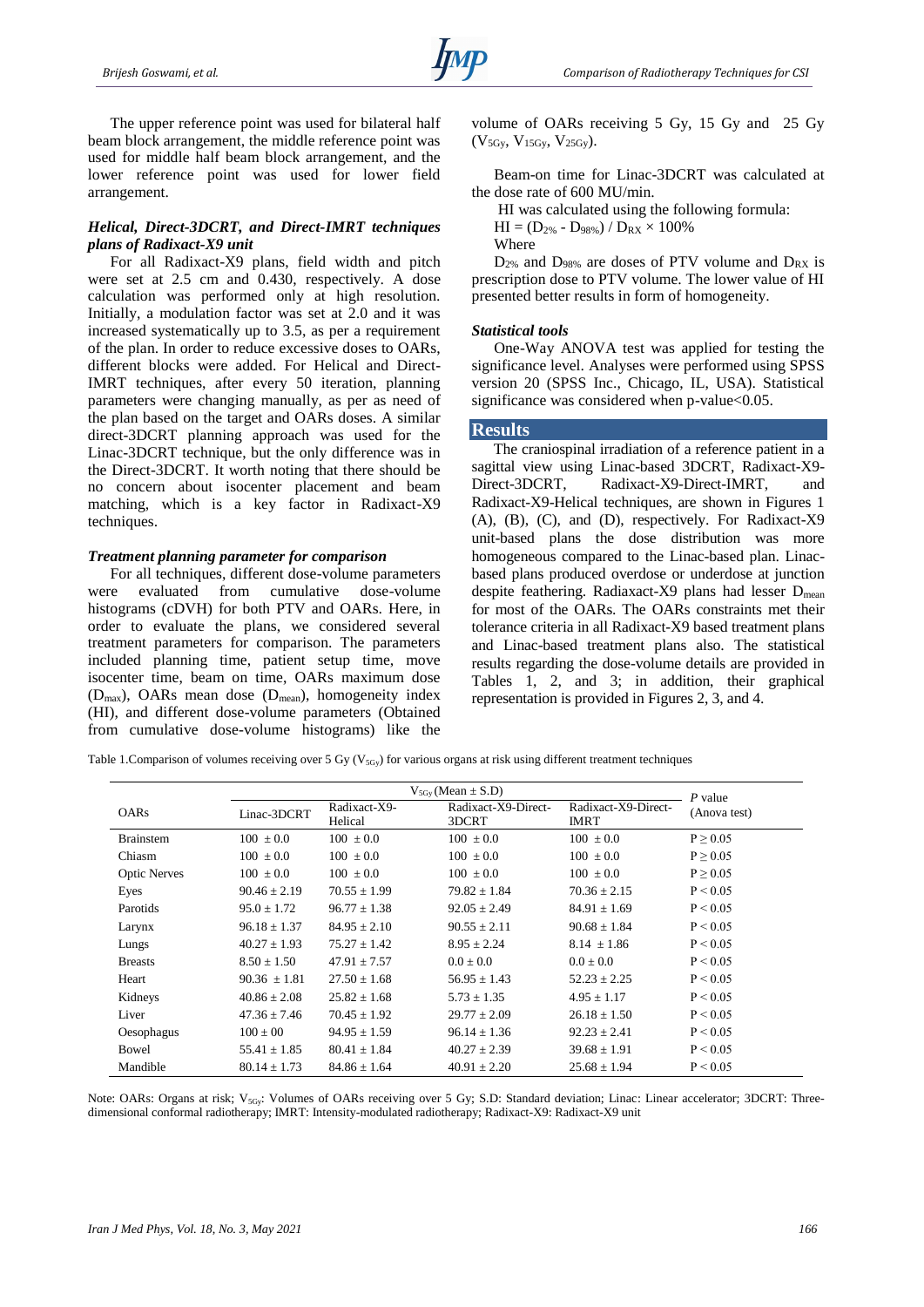|                     | $V_{15Gv}$ (Mean $\pm$ S.D) |                         |                             |                                   | P value       |  |
|---------------------|-----------------------------|-------------------------|-----------------------------|-----------------------------------|---------------|--|
| <b>OARs</b>         | Linac-3DCRT                 | Radixact-X9-<br>Helical | Radixact-X9-Direct<br>3DCRT | Radixact-X9-Direct<br><b>IMRT</b> | (Anova test)  |  |
| <b>Brainstem</b>    | $100 \pm 0.0$               | $100 \pm 0.0$           | $100 \pm 0.0$               | $100 \pm 0.0$                     | P > 0.05      |  |
| Chiasm              | $100 \pm 0.0$               | $100 \pm 0.0$           | $100 \pm 0.0$               | $100 \pm 0.0$                     | $P \geq 0.05$ |  |
| <b>Optic Nerves</b> | $100 \pm 0.0$               | $100 \pm 0.0$           | $100 \pm 0.0$               | $100 \pm 0.0$                     | P > 0.05      |  |
| Eyes                | $70.63 \pm 2.24$            | $5.36 \pm 1.43$         | $50.73 \pm 2.0$             | $30.36 \pm 2.11$                  | P < 0.05      |  |
| Parotids            | $84.82 \pm 1.53$            | $9.68 \pm 1.73$         | $89.82 \pm 2.34$            | $65.23 \pm 1.38$                  | P < 0.05      |  |
| Larynx              | $89.0 \pm 1.90$             | $45.10 \pm 2.45$        | $75.10 \pm 1.99$            | $66.36 \pm 2.21$                  | P < 0.05      |  |
| Lungs               | $33.05 \pm 1.94$            | $15.82 \pm 1.82$        | $6.5 \pm 1.89$              | $4.77 \pm 1.54$                   | P < 0.05      |  |
| <b>Breasts</b>      | $3.68 \pm 1.075$            | $0.0 \pm 0.0$           | $0.0 \pm 0.0$               | $0.0 \pm 0.0$                     | P < 0.05      |  |
| Heart               | $85.45 \pm 1.79$            | $5.14 \pm 1.58$         | $46.68 \pm 8.94$            | $45.23 \pm 1.87$                  | P < 0.05      |  |
| Kidneys             | $35.68 \pm 1.96$            | $15.59 \pm 1.68$        | $4.77 \pm 1.99$             | $3.09 \pm 0.97$                   | P < 0.05      |  |
| Liver               | $46.27 \pm 2.86$            | $10.95 \pm 2.0$         | $20.77 \pm 1.71$            | $18.41 \pm 3.13$                  | P < 0.05      |  |
| Oesophagus          | $100 \pm 0.0$               | $47.77 \pm 7.47$        | $94.95 \pm 1.68$            | $90.86 \pm 1.81$                  | P < 0.05      |  |
| Bowel               | $52.14 \pm 1.25$            | $35.23 \pm 2.31$        | $30.95 \pm 1.49$            | $30.23 \pm 1.85$                  | P < 0.05      |  |
| Mandible            | $47.86 \pm 7.52$            | $25.64 \pm 1.84$        | $15.55 \pm 1.57$            | $8.41 \pm 1.40$                   | P < 0.05      |  |

Table 2. Comparison of volumes receiving over 15 Gy (V<sub>15Gy</sub>) for various organs at risk using different treatment techniques

Note: OARs: Organs at risk; V<sub>15Gy</sub>: Volumes of OARs receiving over 15 Gy; S.D: Standard deviation; Linac: Linear accelerator; 3DCRT: Threedimensional conformal radiotherapy; IMRT: Intensity-modulated radiotherapy; Radixact-X9: Radixact-X9 unit

Table 3. Comparison of volumes receiving over 25 Gy ( $V_{25Gy}$ ) for various organs at risk using different treatment techniques

|                     | $V_{25Gy}$ (Mean $\pm$ S.D) |                         |                              |                                    | P value       |
|---------------------|-----------------------------|-------------------------|------------------------------|------------------------------------|---------------|
| <b>OARs</b>         | Linac-3DCRT                 | Radixact-X9-<br>Helical | Radixact-X9-Direct-<br>3DCRT | Radixact-X9-Direct-<br><b>IMRT</b> | (Anova test)  |
| <b>Brainstem</b>    | $100 \pm 0.0$               | $100 \pm 0.0$           | $100 \pm 0.0$                | $100 \pm 0.0$                      | $P \geq 0.05$ |
| Chiasm              | $100 \pm 0.0$               | $100 \pm 0.0$           | $100 \pm 0.0$                | $100 \pm 0.0$                      | P > 0.05      |
| <b>Optic Nerves</b> | $100 \pm 0.0$               | $75.27 + 1.67$          | $96.59 + 1.26$               | $80.36 \pm 2.19$                   | P < 0.05      |
| Eyes                | $54.45 \pm 2.09$            | $0.0 \pm 0.0$           | $30.32 \pm 1.98$             | $15.27 + 1.42$                     | P < 0.05      |
| Parotids            | $75.18 \pm 1.56$            | $0.0 \pm 0.0$           | $72.32 \pm 3.17$             | $45.14 \pm 1.91$                   | P < 0.05      |
| Larynx              | $30.45 \pm 2.28$            | $3.68 \pm 1.62$         | $25.41 + 2.13$               | $11.09 \pm 1.93$                   | P < 0.05      |
| Lungs               | $25.68 \pm 2.21$            | $3.23 \pm 1.23$         | $3.05 \pm 0.72$              | $3.09 \pm 1.23$                    | P < 0.05      |
| <b>Breasts</b>      | $0.0 \pm 0.0$               | $0.0 \pm 0.0$           | $0.0 \pm 0.0$                | $0.0 \pm 0.0$                      | P < 0.05      |
| Heart               | $25.77 \pm 2.18$            | $0.0 \pm 0.0$           | $4.95 \pm 1.39$              | $3.59 \pm 1.18$                    | P < 0.05      |
| Kidneys             | $26.95 \pm 1.29$            | $0.0 \pm 0.0$           | $0.0 \pm 0.0$                | $0.0 \pm 0.0$                      | P < 0.05      |
| Liver               | $15.73 \pm 1.61$            | $3.68 \pm 1.36$         | $3.09 \pm 1.23$              | $1.5 \pm 0.74$                     | P < 0.05      |
| Oesophagus          | $90.86 \pm 1.81$            | $10.95 \pm 2.01$        | $75.09 \pm 1.99$             | $65.18 \pm 1.37$                   | P < 0.05      |
| <b>Bowel</b>        | $46.27 \pm 2.86$            | $3.09 \pm 1.23$         | $4.91 \pm 1.15$              | $3.09 \pm 1.23$                    | P < 0.05      |
| Mandible            | $10.91 \pm 1.90$            | $3.55 \pm 1.14$         | $4.91 \pm 1.15$              | $3.09 \pm 1.23$                    | P < 0.05      |

Note: OARs: Organs at risk; V<sub>25Gy</sub>: Volumes of OARs receiving over 25 Gy; S.D: Standard deviation; Linac: Linear accelerator; 3DCRT: Threedimensional conformal radiotherapy; IMRT: Intensity-modulated radiotherapy; Radixact-X9: Radixact-X9 unit



Organs at risk (OARs)

Figure 2. Graphical representation for comparison of percentage volumes receiving over 5 Gy ( $V_{5Gy}$ ) for various organs at risk using different treatment techniques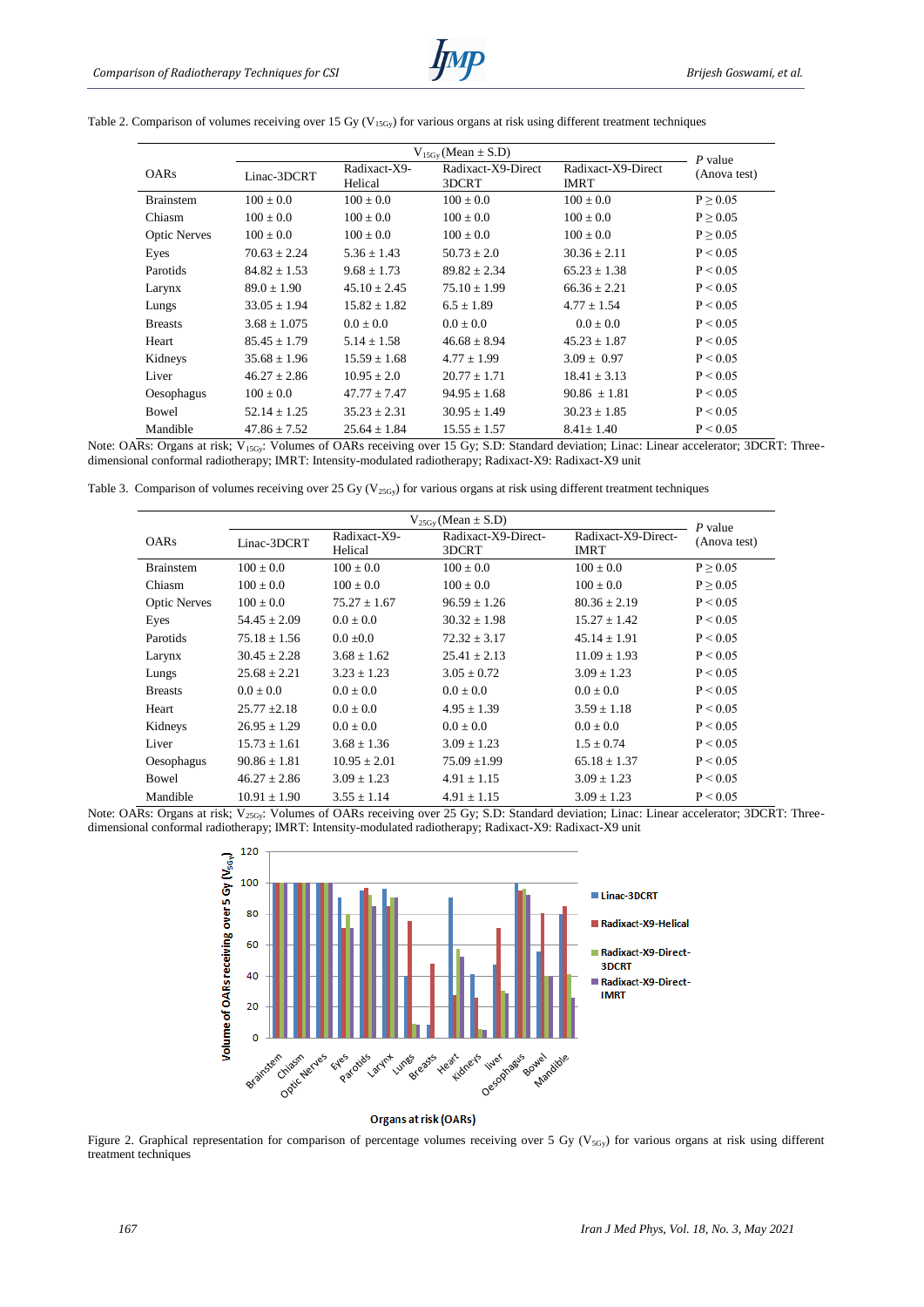



**Organs at risk (OARs)** 

Figure 3. Graphical representation for comparison of percentage volumes receiving over 15 Gy ( $V_{15Gy}$ ) for various organs at risk using different treatment techniques



Organs at risk (OARs)

Figure 4. Graphical representation for comparison of percentage volumes receiving over 25 Gy ( $V_{25Gy}$ ) for various organs at risk using different treatment techniques

Table 4. Comparison of homogeneity index for craniospinal irradiation using different treatment techniques

|                             |                    | Homogeneity Index (HI) |      | P value      |
|-----------------------------|--------------------|------------------------|------|--------------|
| <b>Treatment Techniques</b> | Number of patients | Mean                   |      | (Anova test) |
| Linac-3DCRT                 | 22                 | 17.37                  | .44  | P < 0.05     |
| Radixact-X9-Helical         | 22                 | 3.57                   | 0.77 | P < 0.05     |
| Radixact-X9-Direct-3DCRT    | 22                 | 8.15                   | 1.02 | P < 0.05     |
| Radixact-X9-Direct-IMRT     | 22                 | 8.62                   | 0.98 | P < 0.05     |

Note: HI: Homogeneity index; S.D: Standard deviation; Linac: Linear accelerator; 3DCRT: Three-dimensional conformal radiotherapy; IMRT: Intensity-modulated radiotherapy; Radixact-X9: Radixact-X9 unit

Table 5. Comparison of different parameters for craniospinal irradiation using different techniques

|                               |                    | P value                 |                              |                                    |              |
|-------------------------------|--------------------|-------------------------|------------------------------|------------------------------------|--------------|
| Parameters                    | Linac-3DCRT        | Radixact-X9-<br>Helical | Radixact-X9-Direct-<br>3DCRT | Radixact-X9-Direct-<br><b>IMRT</b> | (Anova test) |
| Planning Time (minutes)       | $117.73 \pm 15.09$ | $356.45 + 40.21$        | $113.59 + 18.77$             | $157.27 + 32.54$                   | P < 0.05     |
| Patient Setup Time (seconds)  | $499.86 + 16.54$   | $255.0 + 22.29$         | $259.09 + 22.27$             | $257.0 + 22.17$                    | P < 0.05     |
| Move Isocenter Time (seconds) | $149.0 + 15.68$    | $0.0 + 0.0$             | $0.0 + 0.0$                  | $0.0 + 0.0$                        | P < 0.05     |
| Beam on Time (seconds)        | $125.0 + 17.75$    | $1394.0 + 154.26$       | $815.0 + 123.08$             | $951.0 + 157.23$                   | P < 0.05     |

Note: S.D: Standard deviation; Linac: Linear accelerator; 3DCRT: Three-dimensional conformal radiotherapy; IMRT: Intensity-modulated radiotherapy; Radixact-X9: Radixact-X9 unit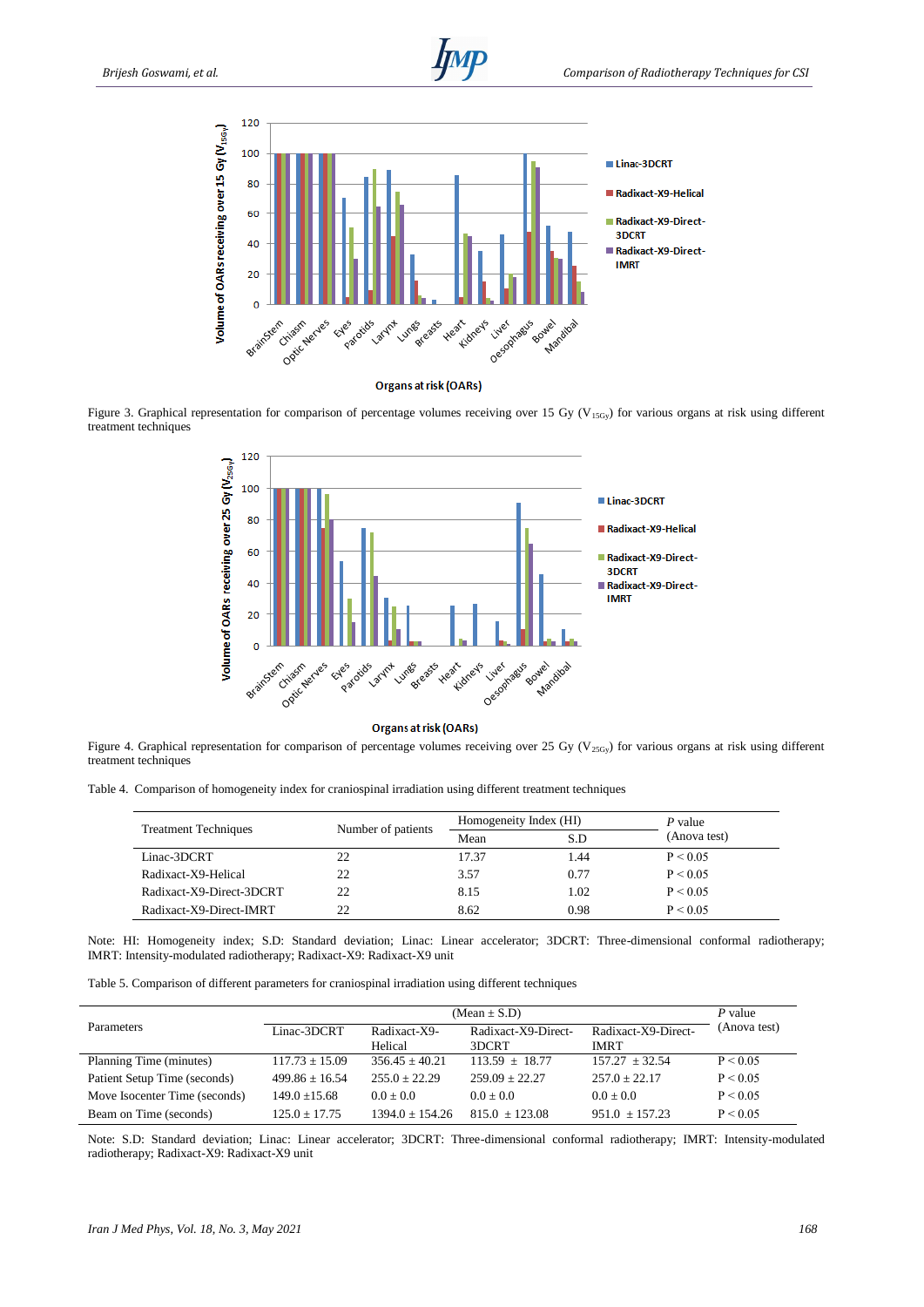

As shown in Table 4, it is clear that the Radixact-X9-Helical plan provided better dose homogeneity than other techniques. The above parameter has a crucial role in deciding about the treatment (i.e. dose and volume of irradiation). In addition, there are some other parameters that have an important role in patient's comfort during the treatment period, including planning time, patient in/out time, patient setup time, move isocenter time, and beam-on time. All of these parameters are further discussed in Table 5.

## **Discussion**

Due to outsize target volume and large field size, CSI planning is not an easy task with uniform dose coverage. Currently, 3D volumetric image is widely using for radiotherapy planning. Two properly well collimated lateral cranial fields with geometrically matched with the divergence of direct posterior spinal fields, usually used in conventional CSI planning [19]. The current study aimed to, firstly, fill up the space for CSI treatment and, secondly, helping directly to future treatment options. In this study, four different techniques of CSI were evaluated (i.e. Direct-3DCRT, Direct-IMRT, and Helical with Radixact-X9 machine as well as the Linac based-3DCRT by Novalis-Tx Linac) [20]. Dose homogeneity was better in the Radixact-X9- Helical technique plan compared to other plans [Table 4]. Direct-3DCRT technique and Direct-IMRT technique can deliver dose at fixed pre-defining angles only. Direct-IMRT produced better constraints to different OARs at the same time and optimizes plans, according to their PTV dose. However, in Direct-3DCRT, we can prescribe the dose to PTV only without applying any constraint to OARs. This is the main restriction of the Direct-3DCRT plan. In contrast to the Direct-3DCRT plan, a dose constraint can be applied to OARs for Direct-IMRT techniques. Similar to inverse planning, it can be performed by rotating gantry in 360º, instead of pre-defined fixed gantry angle, as in the Direct-IMRT technique. This type of planning comes in the helical mode in Radixact-X9. Due to its ability to rotate by 360º, we can get more degrees of freedom for dose delivery, and also it is possible the prescribed dose, especially to a cribriform plate with less dose to the eye and optic nerves. In helical planning, the main benefit is for structure, which lies anterior to the spine like the heart, esophagus, and larynx. Overall, the helical technique proposed better OARs sparing with better homogeneity, but it should be used with care, as if be administered in the long-term, it may increase patients' movement due to enhanced distress [Table 5]. As a result, there is a dose difference in the prescribed and delivered dose. The Radixact-X9-Direct-3DCRT technique may be the choice of treatment for claustrophobic patients and for those patients who require anesthesia. The Radixact-X9-Direct-IMRT technique maybe the choice of treatment in cases that are in the need of spare certain lateral structures such as breasts in order to minimize the probability of developing secondary malignancy, especially for the young age patients. The Radixact-Helical technique is the choice of treatment in cases that there is a need for achieving better homogeneity and sparing OARs. Complete coverage of the cribriform plate is not possible if PTV is cover by the eye in the view of the cranial field. In that case, the Radixact-X9-Helical technique should be used to overcome this problem. Although it seems that Linac-3DCRT is better in terms of resource distribution, mainly because its treatment duration and planning are shorter. it worth noting that these benefits do not outweigh the problem in dose homogeneity and OARs sparing.

## **Conclusion**

A CSI is always a tough planning procedure in terms of plan delivery and plans verification due to outsize target volume and large field size. The benefit-risk ratio can be easily improved with the use of modern techniques of radiotherapy. For CSI type-outsize target volume, the helical planning procedure meets the criteria of a most preferable plan. A helical plan can be easily implemented without junction matching and complex verification procedures. An inbuilt image guidance dose delivery gives an extra edge in such a large complex target volume [19]. This study cleared much doubt regarding complex CSI planning by traditional Linac-3DCRT technique and different techniques of Radixact-X9, like Helical, Direct-IMRT, and Direct-3DCRT. In addition, it was found that Radixact-Helical and Radixact-Direct techniques plans provide better sparing of OARs with good homogeneity in comparison to the Linac-based 3DCRT technique. It is very difficult to point out any single winner in this race. The Radixact-X9-Helical plan resulted in lesser Dmean and Dmax doses for most of the OARs. Radixact-X9-Helical achieved good homogeneity compared to other techniques like Linac-3DCRT, Radixact-X9- Direct IMRT, and Radixact-X9-Direct-3DCRT. Overall, Radixact-X9-Helical maybe an appropriate option for cases that require shorter treatment time with better OARs sparing and good dose homogeneity. Thus, it is suggested that each radiotherapy center should do its own planning investigation in order to obtain the results based on their in-house protocols, software, hardware, and expertise. Every technique has its own advantage and disadvantages. This study can help us to better understand all of these variable parameters in a more comparable and tabulated format. Evidence provided by the current study can play a crucial role to choose a treatment option for various patients.

#### **References**

1. Brodin NP, Munck Af Rosenschöld P, Aznar MC, Kiil-Berthelsen A, Vogelius IR,Nilsson P, et al. Radiobiological risk estimates of adverse events and secondary cancer for proton and photon radiation therapy of pediatric medulloblastoma. Acta Oncol. 2011; 50(6):806–16.